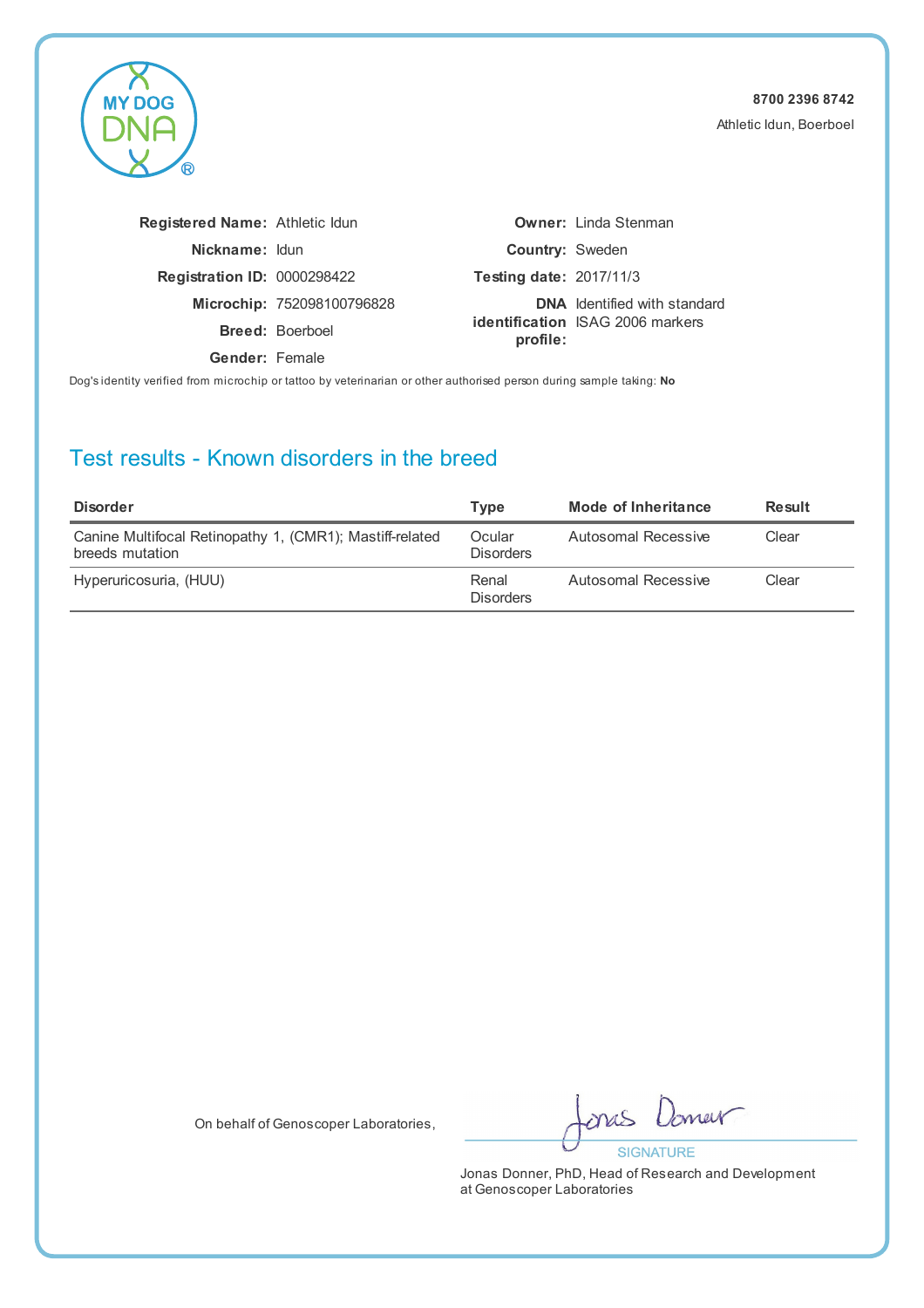

| Registered Name: Athletic Idun     |                            |                                | <b>Owner: Linda Stenman</b>             |
|------------------------------------|----------------------------|--------------------------------|-----------------------------------------|
| Nickname: Idun                     |                            | <b>Country: Sweden</b>         |                                         |
| <b>Registration ID: 0000298422</b> |                            | <b>Testing date: 2017/11/3</b> |                                         |
|                                    | Microchip: 752098100796828 |                                | <b>DNA</b> Identified with standard     |
|                                    | <b>Breed: Boerboel</b>     | profile:                       | <b>identification</b> ISAG 2006 markers |
| <b>Gender: Female</b>              |                            |                                |                                         |
|                                    |                            |                                |                                         |

Dog's identity verified from microchip or tattoo by veterinarian or other authorised person during sample taking: **No**

# Test results - Traits - page 1

#### **Coat Type**

| Trait                                                                 |       | <b>Genotype Description</b>                                                                                           |
|-----------------------------------------------------------------------|-------|-----------------------------------------------------------------------------------------------------------------------|
| Coat Length                                                           | L/L   | The dog is likely to have short-haired coat.                                                                          |
| Furnishings / Improper Coat in<br>Portuguese Water Dogs (marker test) | GG/TC | The dog is not genetically likely to express furnishings.                                                             |
| KRT71                                                                 | C/C   | The dog does not carry any copies of the tested allele causing<br>curly coat. The dog most likely has non-curly hair. |

On behalf of Genoscoper Laboratories,

new onas **SIGNATURE**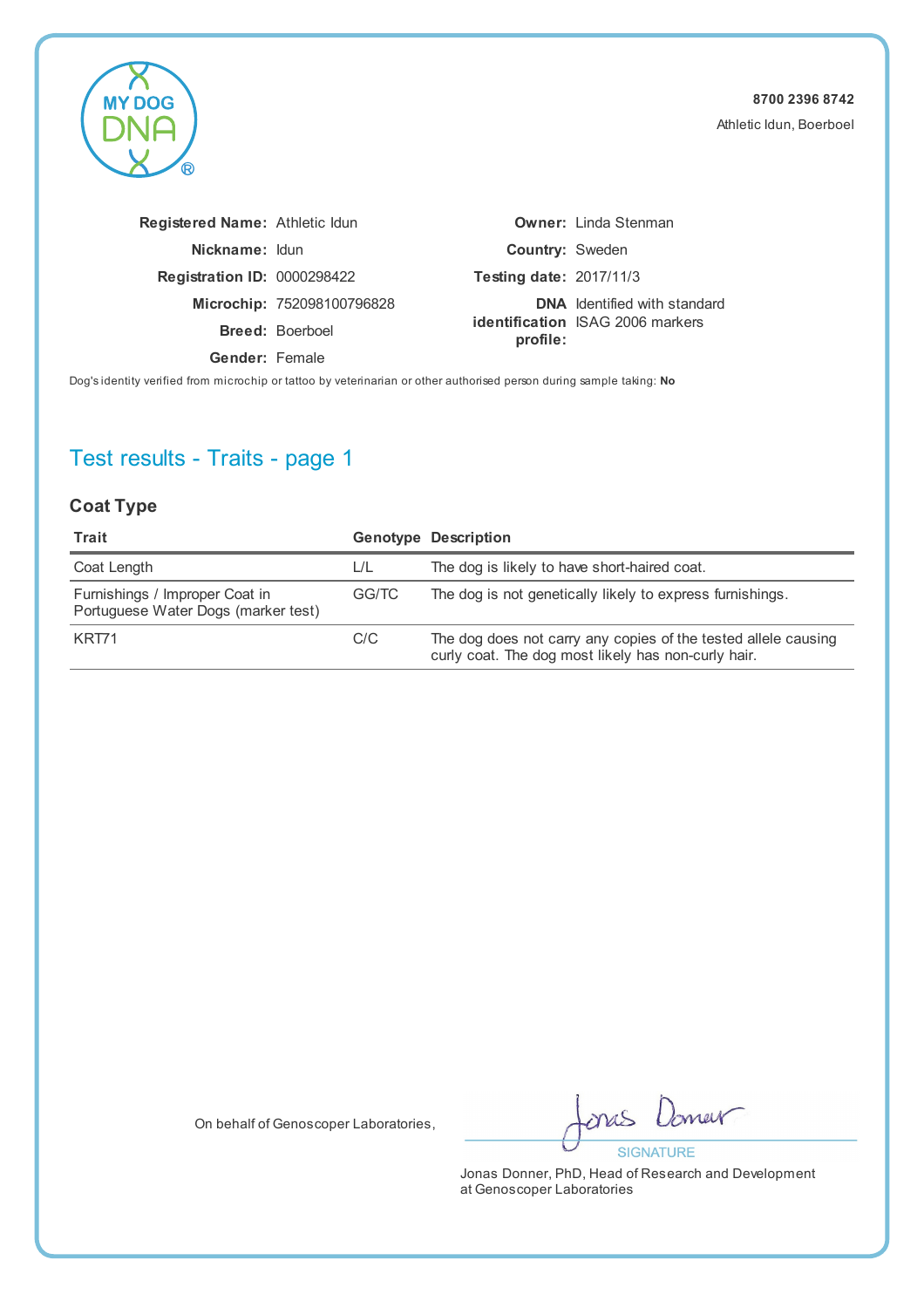

| <b>Registered Name: Athletic Idun</b> |                                                                                                                |                                | <b>Owner: Linda Stenman</b>             |
|---------------------------------------|----------------------------------------------------------------------------------------------------------------|--------------------------------|-----------------------------------------|
| Nickname: Idun                        |                                                                                                                | <b>Country: Sweden</b>         |                                         |
| <b>Registration ID: 0000298422</b>    |                                                                                                                | <b>Testing date: 2017/11/3</b> |                                         |
|                                       | Microchip: 752098100796828                                                                                     |                                | <b>DNA</b> Identified with standard     |
|                                       | <b>Breed: Boerboel</b>                                                                                         | profile:                       | <b>identification</b> ISAG 2006 markers |
| Gender: Female                        |                                                                                                                |                                |                                         |
|                                       | thiricalled form article electronication billiard and an experience and end and announcemental reaches to be a |                                |                                         |

Dog's identity verified from microchip or tattoo by veterinarian or other authorised person during sample taking: **No**

# Test results - Traits - page 2

#### **Coat Colour**

| Trait                                                                   | Genotype                                        | <b>Description</b>                                                                       |
|-------------------------------------------------------------------------|-------------------------------------------------|------------------------------------------------------------------------------------------|
| Colour Locus E - Extensions                                             | Em/Em                                           | The dog is likely to have a dark mask.                                                   |
| Colour Locus B - Brown                                                  | $B/B \parallel B/bd \parallel$<br>bd/bd         | The dog doesn't have any of the tested b alleles causing<br>brown colour.                |
| Colour Locus K - Dominant Black                                         | $KB/ky \parallel kbr/ky$<br>$\parallel$ kbr/kbr | The dog is genetically dominant black or brindle.                                        |
| Colour Locus A - Agouti                                                 | ay/ay                                           | The dog is genetically sable.                                                            |
| Colour Locus S - Piebald or extreme white<br>spotting                   | S/S                                             | The dog is likely to have solid coat colour with minimal<br>white.                       |
| Colour Locus H - Harlequin                                              | h/h                                             | The dog doesn't have harlequin pattern.                                                  |
| Colour Locus D - Dilution (marker test<br>available for limited breeds) | D/D                                             | The dog is likely to have non-dilute coat colour.                                        |
| Merle (M allele)                                                        | m/m                                             | This dog is genetically non-merle.                                                       |
| Saddle Tan (RALY gene dupl.)                                            | $-/-$                                           | The dog may have saddle tan pattern if it has also tan<br>point genotype at the A locus. |
| Albinism (caL-allele)                                                   | C/C                                             | This dog does not carry the tested mutation for albinism.                                |

On behalf of Genoscoper Laboratories,

merr ones **SIGNATURE**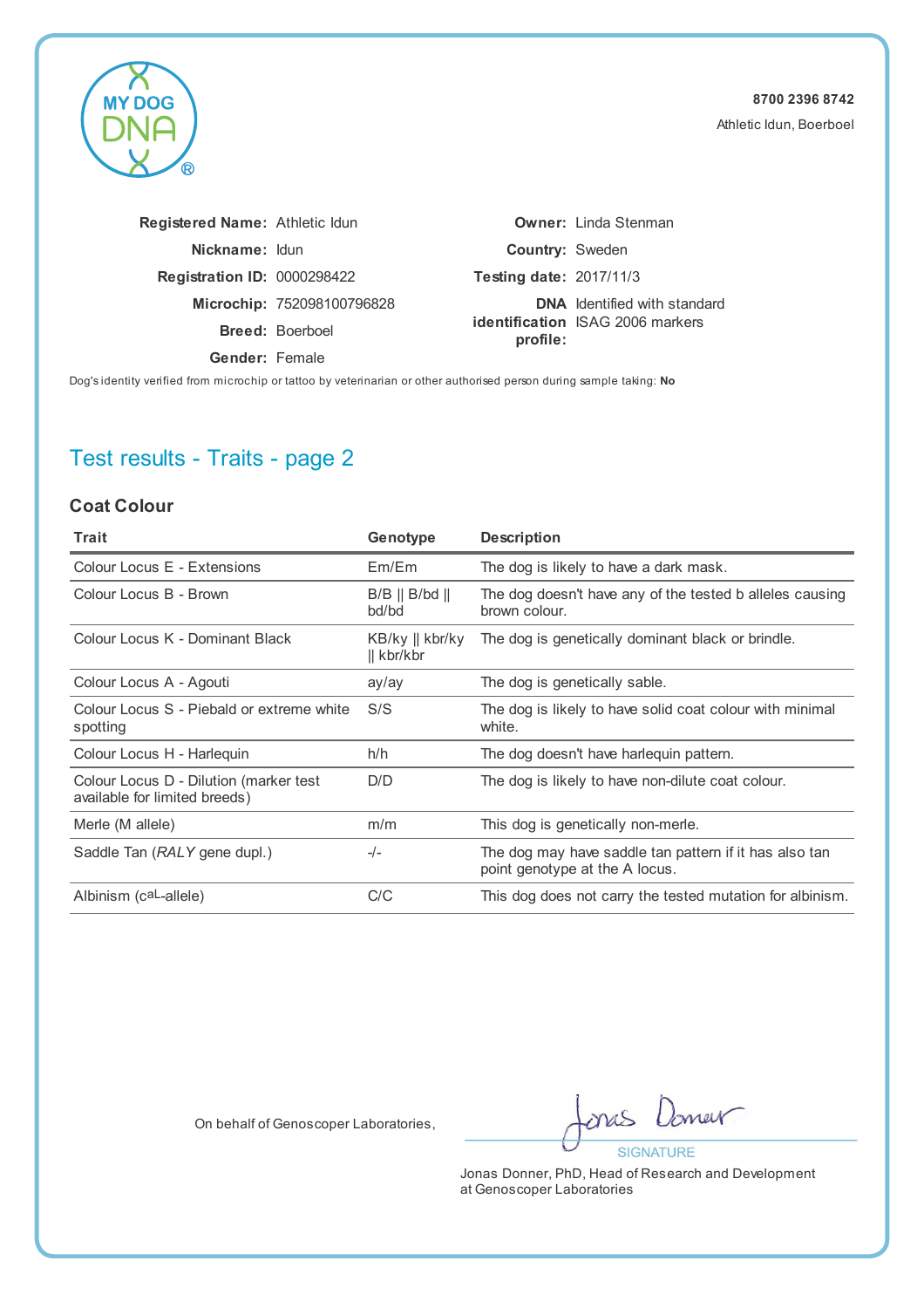

| Registered Name: Athletic Idun                                                                                       |                            |                                | <b>Owner:</b> Linda Stenman             |
|----------------------------------------------------------------------------------------------------------------------|----------------------------|--------------------------------|-----------------------------------------|
| Nickname: Idun                                                                                                       |                            | <b>Country: Sweden</b>         |                                         |
| <b>Registration ID: 0000298422</b>                                                                                   |                            | <b>Testing date: 2017/11/3</b> |                                         |
|                                                                                                                      | Microchip: 752098100796828 |                                | <b>DNA</b> Identified with standard     |
|                                                                                                                      | <b>Breed: Boerboel</b>     | profile:                       | <b>identification</b> ISAG 2006 markers |
| Gender: Female                                                                                                       |                            |                                |                                         |
| Dog's identity verified from microchip or tattoo by veterinarian or other authorised person during sample taking: No |                            |                                |                                         |

# Test results - Traits - page 3

### **Body Size**

| Trait                               |     | <b>Genotype Description</b>                                                                                                                                                                                         |
|-------------------------------------|-----|---------------------------------------------------------------------------------------------------------------------------------------------------------------------------------------------------------------------|
| IGF1<br>(chr15:41221438)            | A/G | The dog is heterozygous for the ancestral allele. This means that it carries one copy of<br>the genetic allele typically associated with small body mass and one copy typically<br>associated with large body mass. |
| IGF1R<br>c.611G>A<br>(p. Arg204His) | G/G | The dog carries two ancestral alleles typically found in larger-sized breeds.                                                                                                                                       |
| FGF4 insertion                      | D/D | The dog is homozygous for the ancient allele. The dog is likely to have legs of normal<br>length.                                                                                                                   |
| STC <sub>2</sub><br>(chr4:39182836) | T/T | The dog has two copies of the ancestral allele associated with larger body size.                                                                                                                                    |
| GHR1 (p.E191K) G/G                  |     | The dog has two copies of the ancestral allele associated with larger body size.                                                                                                                                    |
| GHR2 (p.P177L) C/C                  |     | The dog has two copies of the ancestral allele associated with larger body size.                                                                                                                                    |
| HMGA2                               | G/G | The dog has two copies of the ancestral allele associated with larger body size.                                                                                                                                    |

On behalf of Genoscoper Laboratories,

new nas **SIGNATURE**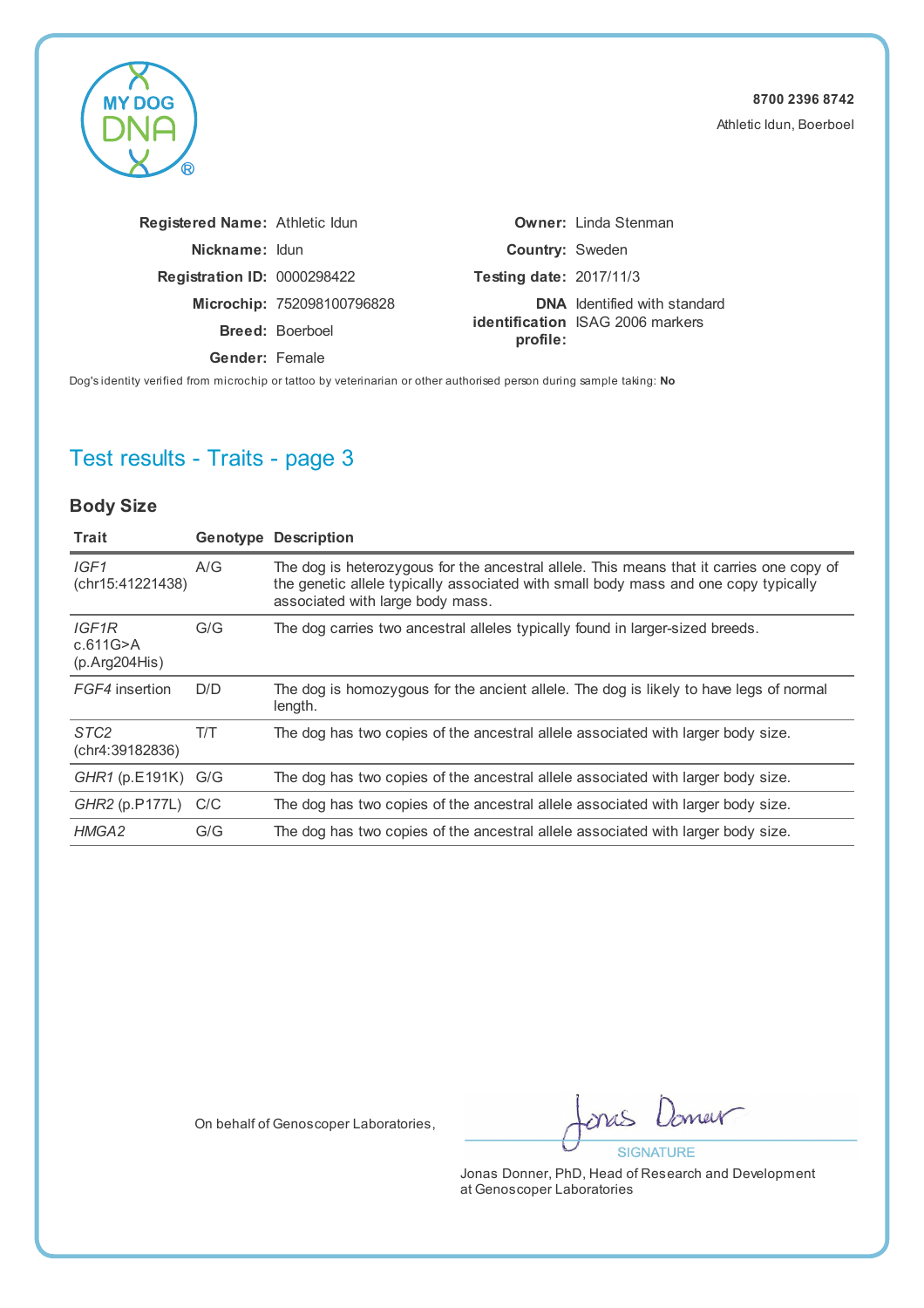

| <b>Registered Name: Athletic Idun</b> |                                                                                                      |                                | <b>Owner:</b> Linda Stenman             |
|---------------------------------------|------------------------------------------------------------------------------------------------------|--------------------------------|-----------------------------------------|
| Nickname: Idun                        |                                                                                                      | <b>Country: Sweden</b>         |                                         |
| <b>Registration ID: 0000298422</b>    |                                                                                                      | <b>Testing date: 2017/11/3</b> |                                         |
|                                       | Microchip: 752098100796828                                                                           |                                | <b>DNA</b> Identified with standard     |
|                                       | <b>Breed: Boerboel</b>                                                                               | profile:                       | <b>identification</b> ISAG 2006 markers |
| Gender: Female                        |                                                                                                      |                                |                                         |
|                                       | itu waifiad feam miamabin astattaa bu watasinasian asathas authasiaad naman dusing campla talingu Ne |                                |                                         |

Dog's identity verified from microchip or tattoo by veterinarian or other authorised person during sample taking: **No**

# Test results - Traits - page 4

#### **Morphology**

| Trait                                |     | <b>Genotype Description</b>                                                                                                                                                 |
|--------------------------------------|-----|-----------------------------------------------------------------------------------------------------------------------------------------------------------------------------|
| BMP3 c.1344C>A C/C<br>(p.Phe448Leu)  |     | The dog does not carry the tested allele typically associated with shortened<br>head (brachycephaly). The dog is more likely to have an elongated<br>head (dolichocephaly). |
| chr10:11072007                       | C/C | The dog carries two copies of an allele typically associated with floppy ears. The dog is<br>more likely to have floppy than pricked ears.                                  |
| T c.189C>G<br>$(p.$ lle $63$ Met $)$ | C/C | The dog does not carry the tested bobtail-causing genetic variant. The dog is most<br>likely long-tailed.                                                                   |

On behalf of Genoscoper Laboratories,

merr onas **SIGNATURE**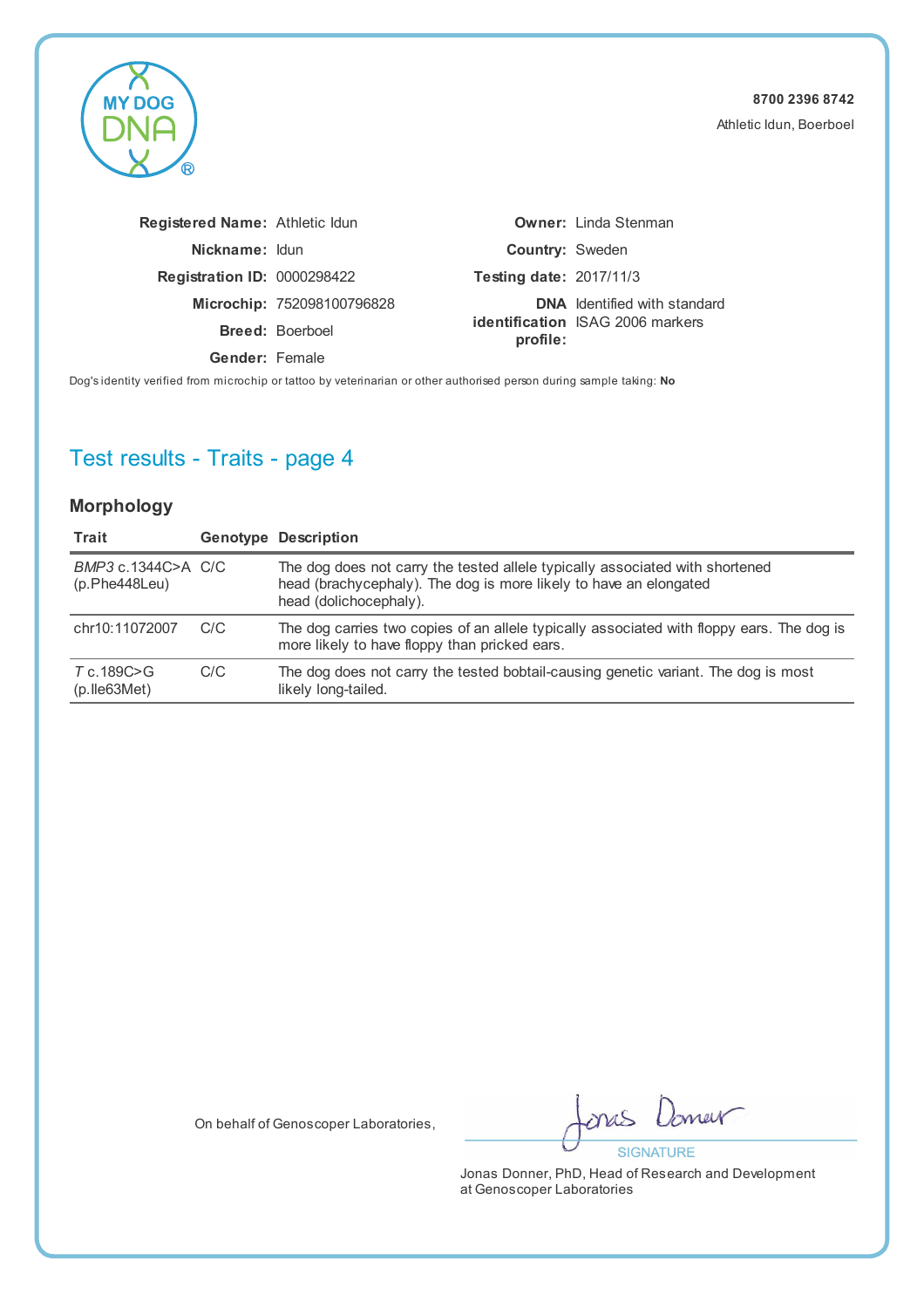

#### **Blood Disorders**

| <b>Disorder</b>                                                                                | <b>Mode of Inheritance</b> | <b>Result</b> |
|------------------------------------------------------------------------------------------------|----------------------------|---------------|
| Bleeding disorder due to P2RY12 defect                                                         | <b>Autosomal Recessive</b> | Clear         |
| Canine Cyclic Neutropenia, Cyclic Hematopoiesis, Grey Collie Syndrome,<br>(CN)                 | <b>Autosomal Recessive</b> | Clear         |
| Canine Leukocyte Adhesion Deficiency (CLAD), type III                                          | Autosomal Recessive        | Clear         |
| Canine Scott Syndrome, (CSS)                                                                   | <b>Autosomal Recessive</b> | Clear         |
| Factor IX Deficiency or Hemophilia B (4 mutations)                                             | X-linked Recessive         | Clear         |
| Factor VII Deficiency                                                                          | Autosomal Recessive        | Clear         |
| Factor VIII Deficiency or Hemophilia A (3 mutations)                                           | <b>X-linked Recessive</b>  | Clear         |
| Factor XI Deficiency                                                                           | Autosomal Recessive        | Clear         |
| Glanzmann Thrombasthenia Type I, (GT); mutation originally found in<br>Pyrenean Mountain Dog   | <b>Autosomal Recessive</b> | Clear         |
| <b>Hereditary Elliptocytosis</b>                                                               |                            | Clear         |
| Hereditary Phosphofructokinase (PFK) Deficiency                                                | Autosomal Recessive        | Clear         |
| Macrothrombocytopenia; disease-linked variant originally found in Norfolk<br>and Cairn Terrier | <b>Autosomal Recessive</b> | Clear         |
| May-Hegglin Anomaly (MHA)                                                                      | <b>Autosomal Dominant</b>  | Clear         |
| Prekallikrein Deficiency                                                                       | Autosomal Recessive        | Clear         |
| Pyruvate Kinase Deficiency (4 mutations)                                                       | <b>Autosomal Recessive</b> | Clear         |
| Thrombopathia (3 mutations)                                                                    | <b>Autosomal Recessive</b> | Clear         |
| Trapped Neutrophil Syndrome, (TNS)                                                             | <b>Autosomal Recessive</b> | Clear         |
| Von Willebrand's Disease (WVD) Type 1                                                          | <b>Autosomal Recessive</b> | Clear         |
| Von Willebrand's Disease (WVD) Type 3 (3 mutations)                                            | Autosomal Recessive        | Clear         |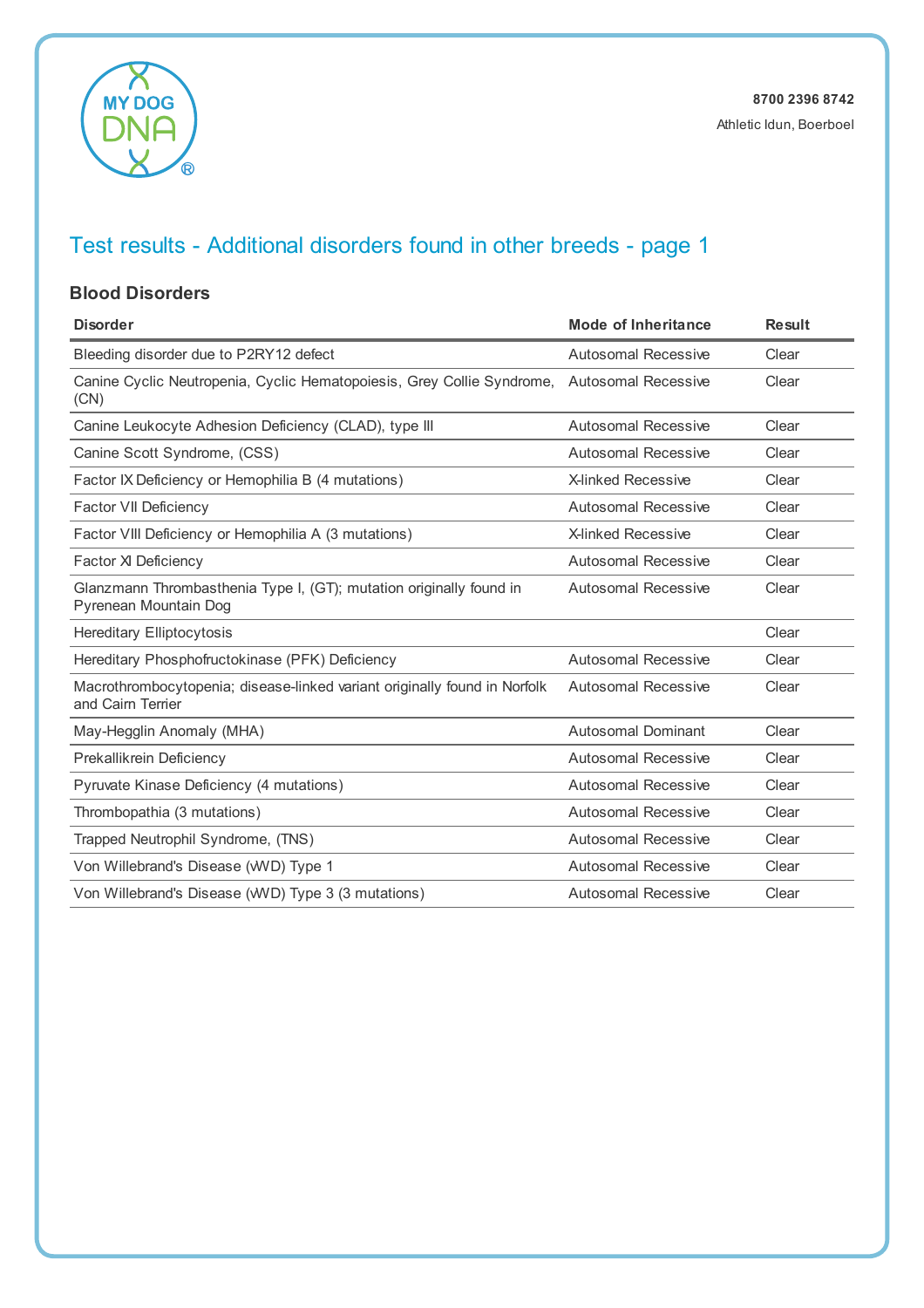

### **Ocular Disorders - page 1**

| <b>Disorder</b>                                                                                                           | <b>Mode of Inheritance</b>                            | <b>Result</b> |
|---------------------------------------------------------------------------------------------------------------------------|-------------------------------------------------------|---------------|
| Canine Multifocal Retinopathy 2, (CMR2); mutation originally found in<br>Coton de Tulear                                  | <b>Autosomal Recessive</b>                            | Clear         |
| Canine Multifocal Retinopathy 3, (CMR3); mutation originally found in<br>Lapponian Herder                                 | <b>Autosomal Recessive</b>                            | Clear         |
| Cone Degeneration, (CD) or Achromatopsia (3 mutations)                                                                    | <b>Autosomal Recessive</b>                            | Clear         |
| Cone-Rod Dystrophy 1, (crd1); mutation originally found in American<br><b>Staffordshire Terrier</b>                       | <b>Autosomal Recessive</b>                            | Clear         |
| Cone-Rod Dystrophy 2, (crd2); mutation originally found in American Pit<br><b>Bull Terrier</b>                            | Autosomal Recessive                                   | Clear         |
| Cone-Rod Dystrophy, (cord1-PRA / crd4)                                                                                    | <b>Autosomal Recessive</b><br>(Incomplete Penetrance) | Clear         |
| Cone-Rod Dystrophy, Standard Wirehaired Dachshund, (crd SWD)                                                              | Autosomal Recessive                                   | Clear         |
| Congenital Stationary Night Blindness (CSNB)                                                                              | <b>Autosomal Recessive</b>                            | Clear         |
| Dominant Progressive Retinal Atrophy, (DPRA)                                                                              | <b>Autosomal Dominant</b>                             | Clear         |
| Generalized Progressive Retinal Atrophy                                                                                   | <b>Autosomal Recessive</b>                            | Clear         |
| Golden Retriever Progressive Retinal Atrophy 1, (GR_PRA 1)                                                                | Autosomal Recessive                                   | Clear         |
| Primary Hereditary Cataract (PHC); mutation originally found in Australian<br>Shepherd                                    | <b>Autosomal Dominant</b><br>(Incomplete Penetrance)  | Clear         |
| Primary Lens Luxation, (PLL)                                                                                              | <b>Autosomal Recessive</b>                            | Clear         |
| Primary Open Angle Glaucoma, (POAG); mutation originally found in<br>Beagle                                               | <b>Autosomal Recessive</b>                            | Clear         |
| Primary Open Angle Glaucoma, (POAG); mutation originally found in<br>Norwegian Elkhound                                   | <b>Autosomal Recessive</b>                            | Clear         |
| Progressive Retinal Atrophy Type III, (PRA type III); mutation originally<br>found in Tibetan Spaniel and Tibetan Terrier | <b>Autosomal Recessive</b>                            | Clear         |
| Progressive Retinal Atrophy, (CNGA1-PRA); mutation originally found in<br><b>Shetland Sheepdog</b>                        | <b>Autosomal Recessive</b>                            | Clear         |
| Progressive Retinal Atrophy, (PAP1_PRA); mutation originally found in<br>Papillon and Phalene                             | <b>Autosomal Recessive</b>                            | Clear         |
| Progressive Retinal Atrophy, (PRA); mutation originally found in Basenji                                                  | <b>Autosomal Recessive</b>                            | Clear         |
| Rod-Cone Dysplasia 1, (rcd1) and Rod-Cone Dysplasia 1a, (rdc1a) (2<br>mutations)                                          | <b>Autosomal Recessive</b>                            | Clear         |
| Rod-Cone Dysplasia 3, (rcd3)                                                                                              | Autosomal Recessive                                   | Clear         |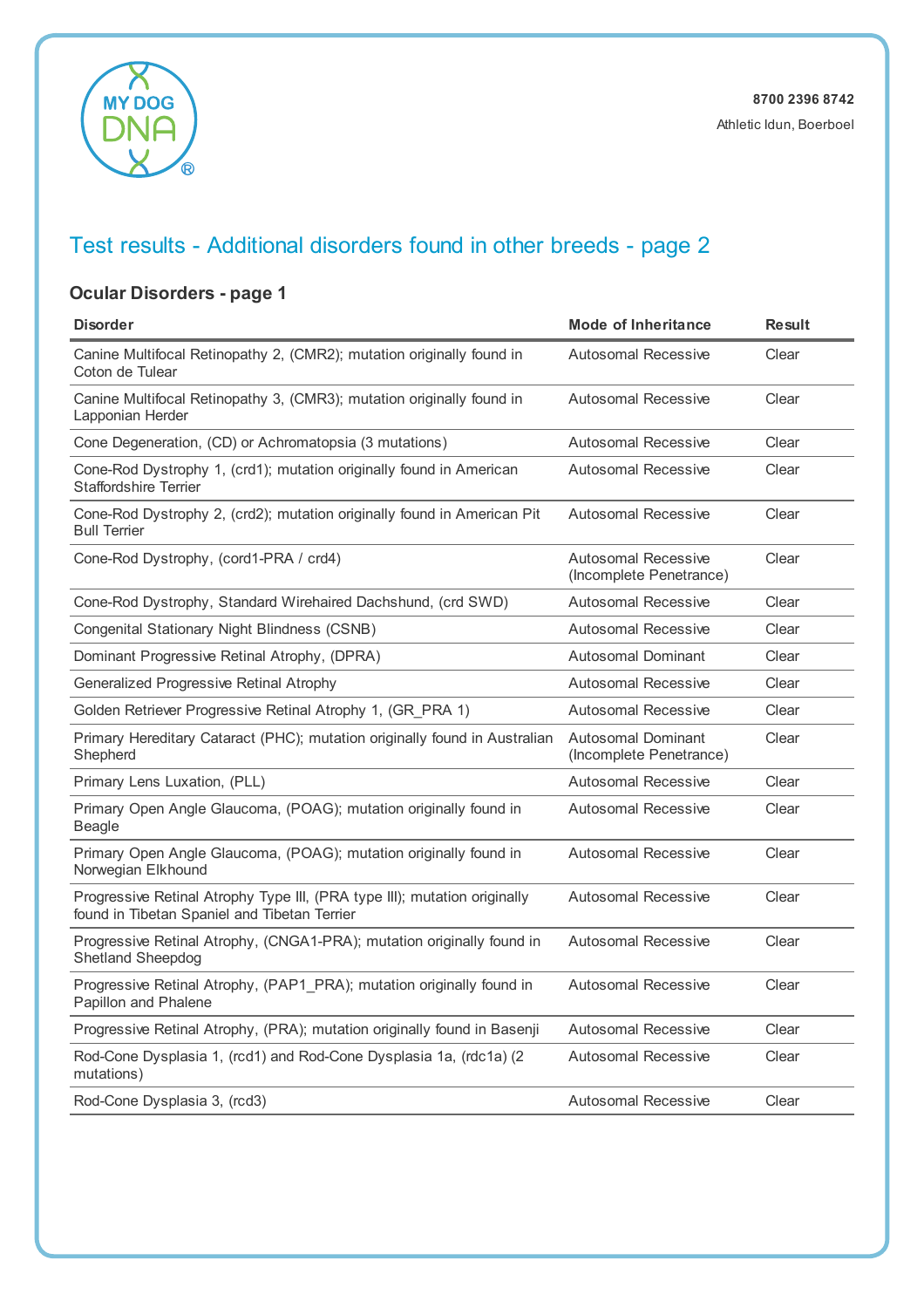

### **Ocular Disorders - page 2**

| <b>Disorder</b>                                                 | <b>Mode of Inheritance</b> | <b>Result</b> |
|-----------------------------------------------------------------|----------------------------|---------------|
| X-Linked Progressive Retinal Atrophy 1, (XLPRA1)                | <b>X-linked Recessive</b>  | Clear         |
| X-Linked Progressive Retinal Atrophy 2, (XLPRA2)                | <b>X-linked Recessive</b>  | Clear         |
| <b>Cardiac Disorders</b>                                        |                            |               |
| <b>Disorder</b>                                                 | Mode of Inheritance        | <b>Result</b> |
| Long QT Syndrome                                                | Autosomal Dominant         | Clear         |
| <b>Endocrine Disorders</b>                                      |                            |               |
| <b>Disorder</b>                                                 | Mode of Inheritance        | <b>Result</b> |
| Congenital Hypothyroidism (2 mutations)                         | Autosomal Recessive        | Clear         |
| <b>Immunological Disorders</b>                                  |                            |               |
| <b>Disorder</b>                                                 | Mode of Inheritance        | <b>Result</b> |
| Autosomal Recessive Severe Combined Immunodeficiency, (ARSCID)  | Autosomal Recessive        | Clear         |
| Complement 3 (C3) Deficiency                                    | Autosomal Recessive        | Clear         |
| Myeloperoxidase Deficiency                                      |                            | Clear         |
| Severe Combined Immunodeficiency in Frisian Water Dogs, (SCID)  | <b>Autosomal Recessive</b> | Clear         |
| X-Linked Severe Combined Immunodeficiency (XSCID) (2 mutations) | <b>X-linked Recessive</b>  | Clear         |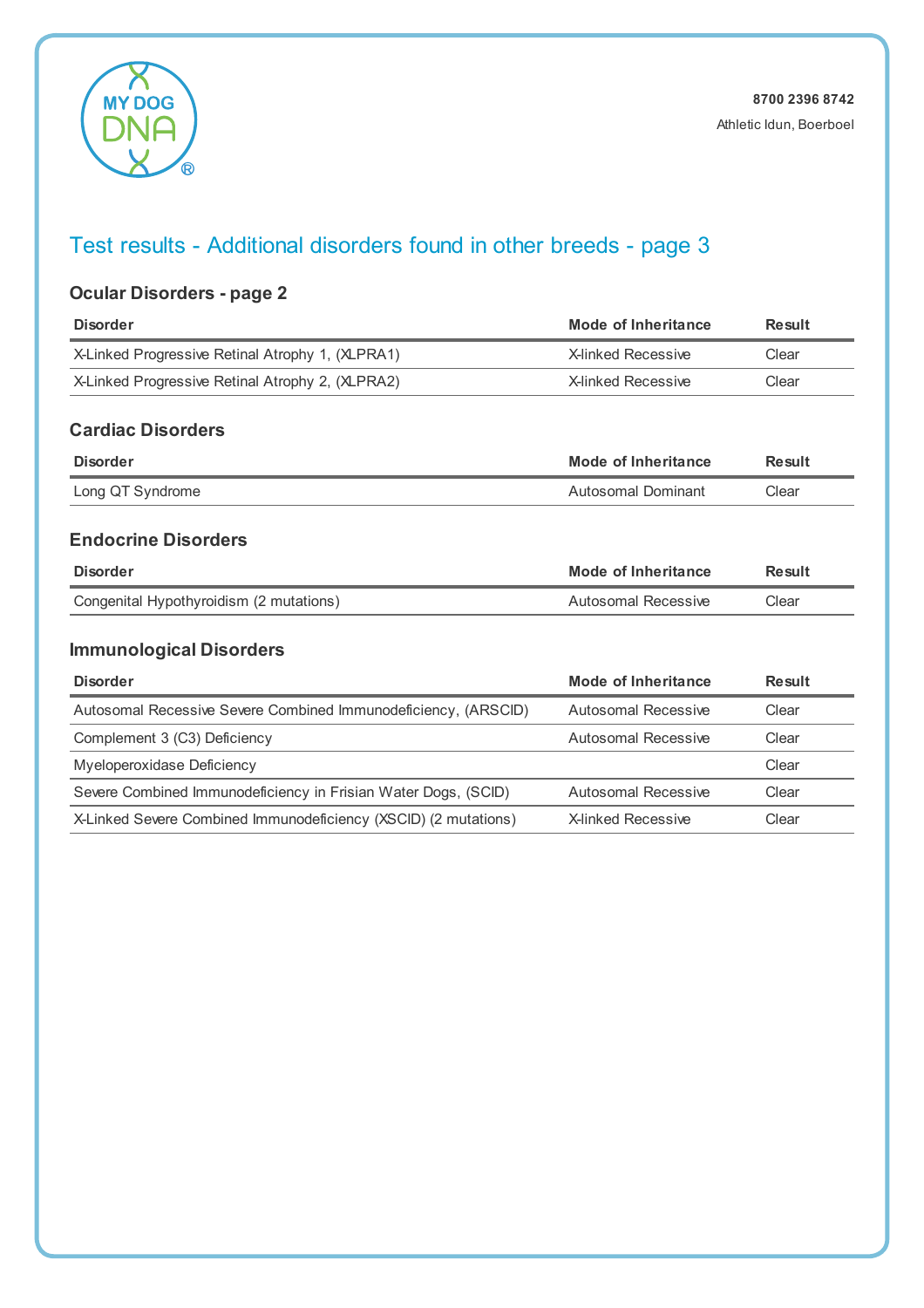

#### **Renal Disorders**

| <b>Disorder</b>                                                           | <b>Mode of Inheritance</b> | <b>Result</b> |
|---------------------------------------------------------------------------|----------------------------|---------------|
| Cystinuria Type I-A; mutation originally found in Newfoundland Dog        | Autosomal Recessive        | Clear         |
| Cystinuria Type II-A; mutation originally found in Australian Cattle Dog  | Autosomal Dominant         | Clear         |
| Cystinuria, Type II-B; mutation originally found in Miniature Pinscher    | Autosomal Dominant         | Clear         |
| Familial Nephropathy (FN) (2 mutations)                                   | Autosomal Recessive        | Clear         |
| Fanconi Syndrome                                                          | Autosomal Recessive        | Clear         |
| Polycystic Kidney Disease in Bull Terriers, (BTPKD)                       | Autosomal Dominant         | Clear         |
| Primary Hyperoxaluria, (PH); mutation originally found in Coton de Tulear | Autosomal Recessive        | Clear         |
| Protein Losing Nephropathy, (PLN); NPHS1 gene variant                     |                            | Clear         |
| Renal Cystadenocarcinoma and Nodular Dermatofibrosis, (RCND)              | Autosomal Dominant         | Clear         |
| X-Linked Hereditary Nephropathy, (XLHN) (2 mutations)                     | <b>X-linked Recessive</b>  | Clear         |

### **Metabolic Disorders**

| <b>Disorder</b>                                                                             | Mode of Inheritance | <b>Result</b> |
|---------------------------------------------------------------------------------------------|---------------------|---------------|
| Glycogen Storage Disease Type II or Pompe's Disease, (GSD II)                               | Autosomal Recessive | Clear         |
| Glycogen Storage Disease Type Illa, (GSD Illa)                                              | Autosomal Recessive | Clear         |
| Glycogen Storage Disease Type la, (GSD la)                                                  | Autosomal Recessive | Clear         |
| Hypocatalasia or Acatalasemia                                                               | Autosomal Recessive | Clear         |
| Intestinal Cobalamin Malabsorption or Imerslund-Gräsbeck Syndrome,<br>$(IGS)$ (2 mutations) | Autosomal Recessive | Clear         |
| Mucopolysaccharidosis Type IIIA, (MPS IIIA) (2 mutations)                                   | Autosomal Recessive | Clear         |
| Mucopolysaccharidosis Type VII, (MPS VII) (2 mutations)                                     | Autosomal Recessive | Clear         |
| Pyruvate Dehydrogenase Phosphatase 1 (PDP1) Deficiency                                      | Autosomal Recessive | Clear         |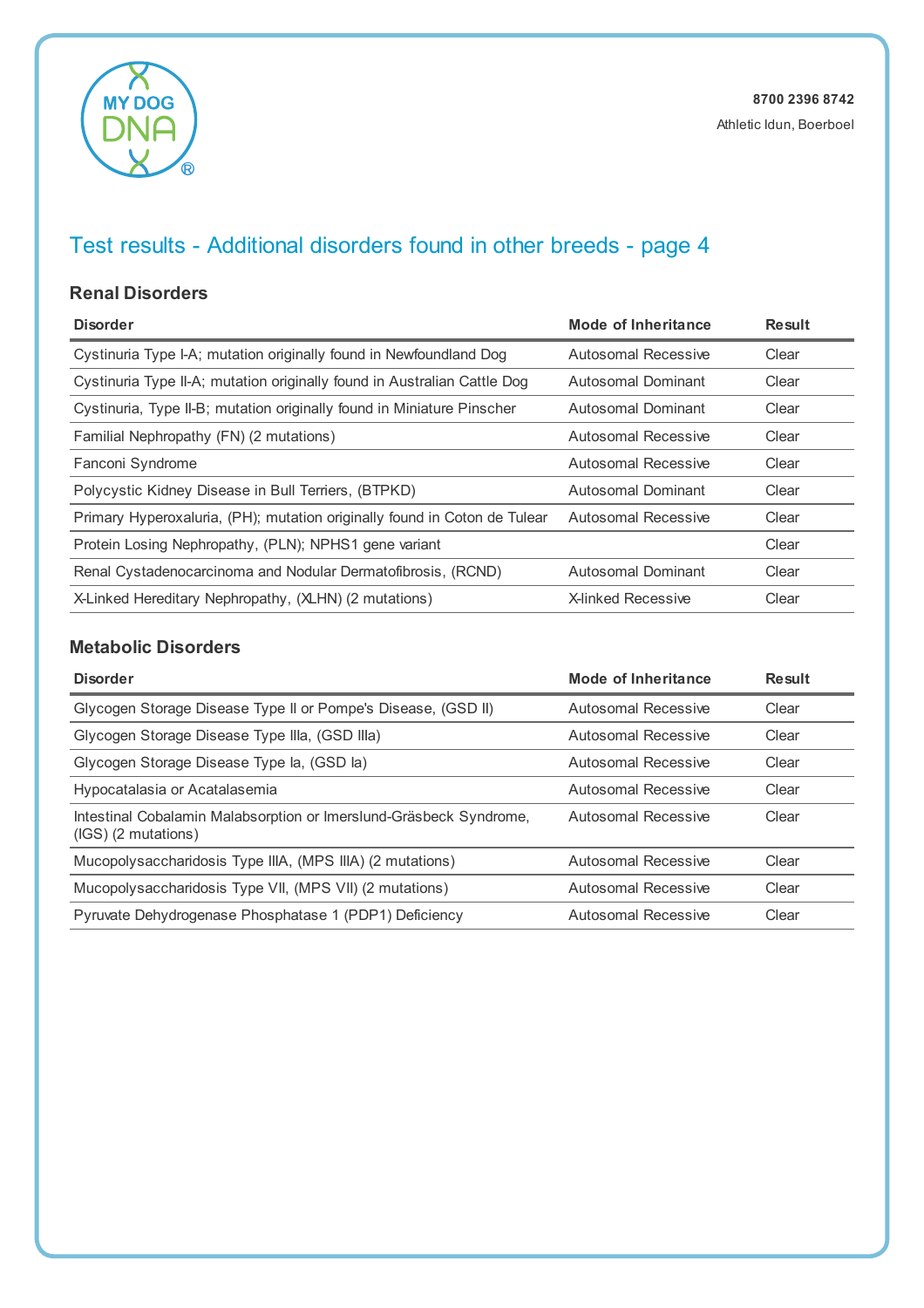

#### **Muscular Disorders**

| <b>Disorder</b>                                                                                    | Mode of Inheritance       | <b>Result</b> |
|----------------------------------------------------------------------------------------------------|---------------------------|---------------|
| Cavalier King Charles Spaniel Muscular Dystrophy, (CKCS-MD)                                        | <b>X-linked Recessive</b> | Clear         |
| Centronuclear Myopathy, (CNM) (2 mutations)                                                        | Autosomal Recessive       | Clear         |
| Duchenne or Dystrophin Muscular Dystrophy, (DMD); mutation originally<br>found in Golden Retriever | <b>X-linked Recessive</b> | Clear         |
| Duchenne or Dystrophin Muscular Dystrophy, (DMD); mutation originally<br>found in Norfolk Terrier  | <b>X-linked Recessive</b> | Clear         |
| Muscular Dystrophy, Ullrich-type; mutation originally found in Landseer                            | Autosomal Recessive       | Clear         |
| Myostatin deficiency (Double Muscling, "Bully")                                                    | Autosomal Recessive       | Clear         |
| Myotonia Congenita (2 mutations)                                                                   | Autosomal Recessive       | Clear         |
| X-Linked Myotubular Myopathy (2 mutations)                                                         | <b>X-linked Recessive</b> | Clear         |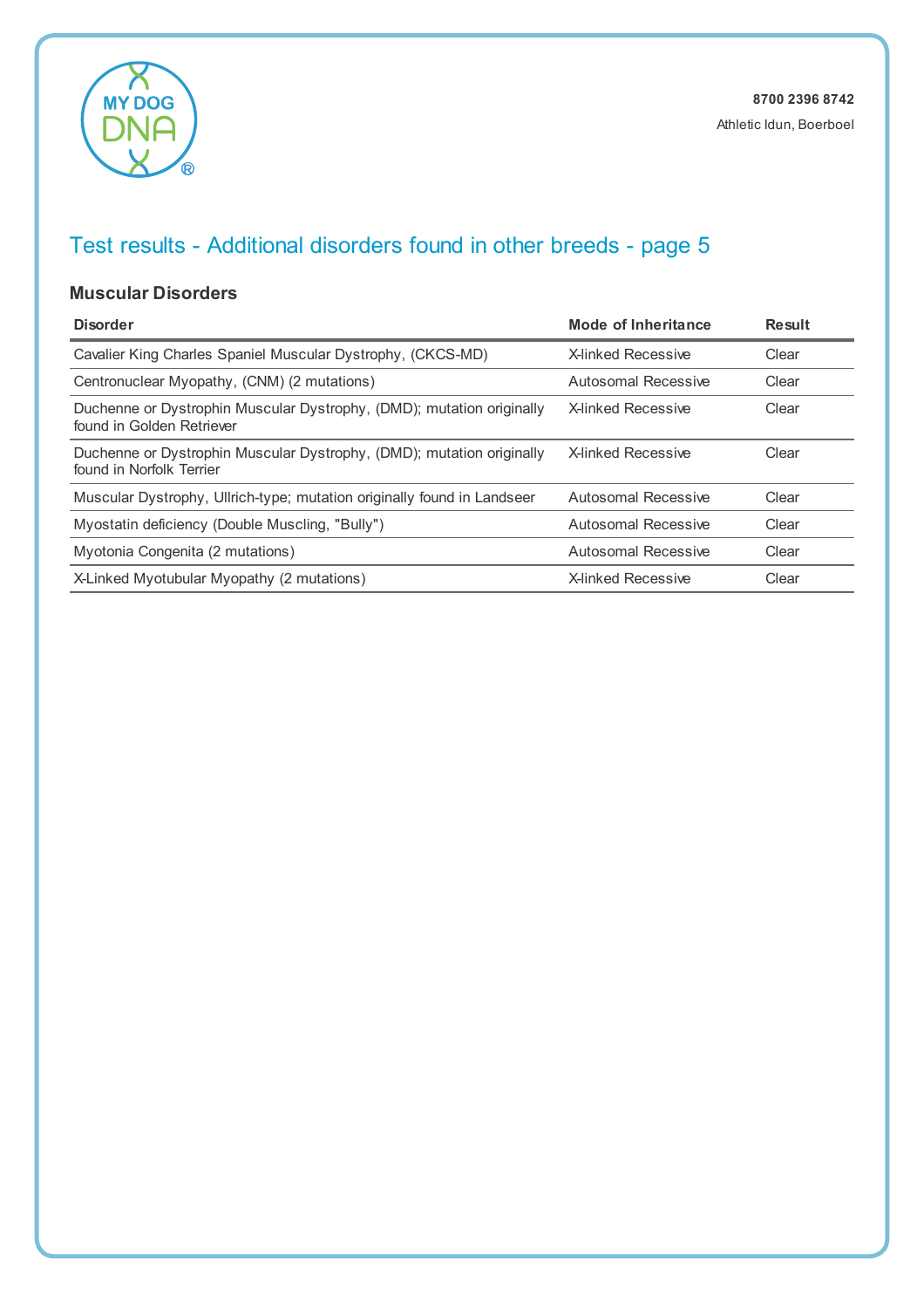

### **Neurological Disorders - page 1**

| <b>Disorder</b>                                                                                                | <b>Mode of Inheritance</b> | <b>Result</b> |
|----------------------------------------------------------------------------------------------------------------|----------------------------|---------------|
| Alaskan Husky Encephalopathy, (AHE)                                                                            | <b>Autosomal Recessive</b> | Clear         |
| Bandera's Neonatal Ataxia, (BNAt)                                                                              | <b>Autosomal Recessive</b> | Clear         |
| Benign Familial Juvenile Epilepsy or Remitting Focal Epilepsy                                                  | <b>Autosomal Recessive</b> | Clear         |
| Dandy-Walker-Like Malformation (DWLM); mutation originally found in<br>Eurasier                                | <b>Autosomal Recessive</b> | Clear         |
| Cerebral Dysfunction; mutation originally found in Friesian Stabyhoun                                          | Autosomal Recessive        | Clear         |
| Early-Onset Progressive Polyneuropathy; mutation originally found in<br>Alaskan Malamute                       | <b>Autosomal Recessive</b> | Clear         |
| Early-Onset Progressive Polyneuropathy; mutation originally found in<br>Greyhound                              | <b>Autosomal Recessive</b> | Clear         |
| Fetal Onset Neuroaxonal Dystrophy, (FNAD)                                                                      | <b>Autosomal Recessive</b> | Clear         |
| Hereditary Ataxia or Cerebellar Ataxia; mutation originally found in Old<br>English Sheepdog and Gordon Setter | <b>Autosomal Recessive</b> | Clear         |
| Hyperekplexia or Startle Disease                                                                               | <b>Autosomal Recessive</b> | Clear         |
| Hypomyelination; mutation originally found in Weimaraner                                                       | <b>Autosomal Recessive</b> | Clear         |
| L-2-Hydroxyglutaric aciduria, (L2HGA); mutation originally found in<br><b>Staffordshire Bull Terrier</b>       | <b>Autosomal Recessive</b> | Clear         |
| Lagotto Storage Disease, (LSD)                                                                                 | <b>Autosomal Recessive</b> | Clear         |
| Neonatal Cerebellar Cortical Degeneration or Cerebellar Abiotrophy,<br>(NCCD)                                  | Autosomal Recessive        | Clear         |
| Neonatal Encephalopathy with Seizures, (NEWS)                                                                  | <b>Autosomal Recessive</b> | Clear         |
| Neuroaxonal Dystrophy (NAD); mutation originally found in Spanish Water Autosomal Recessive<br>Dog             |                            | Clear         |
| Neuronal Ceroid Lipofuscinosis 1, (NCL1); mutation originally found in<br>Dachshund                            | <b>Autosomal Recessive</b> | Clear         |
| Neuronal Ceroid Lipofuscinosis 10, (NCL10); mutation originally found in<br>American Bulldog                   | <b>Autosomal Recessive</b> | Clear         |
| Neuronal Ceroid Lipofuscinosis 12, (NCL12); mutation originally found in<br><b>Tibetan Terrier</b>             | <b>Autosomal Recessive</b> | Clear         |
| Neuronal Ceroid Lipofuscinosis 4A, (NCL4); mutation originally found in<br>American Staffordshire Terrier      | Autosomal Recessive        | Clear         |
| Neuronal Ceroid Lipofuscinosis 5, (NCL5); mutation originally found in<br><b>Border Collie</b>                 | <b>Autosomal Recessive</b> | Clear         |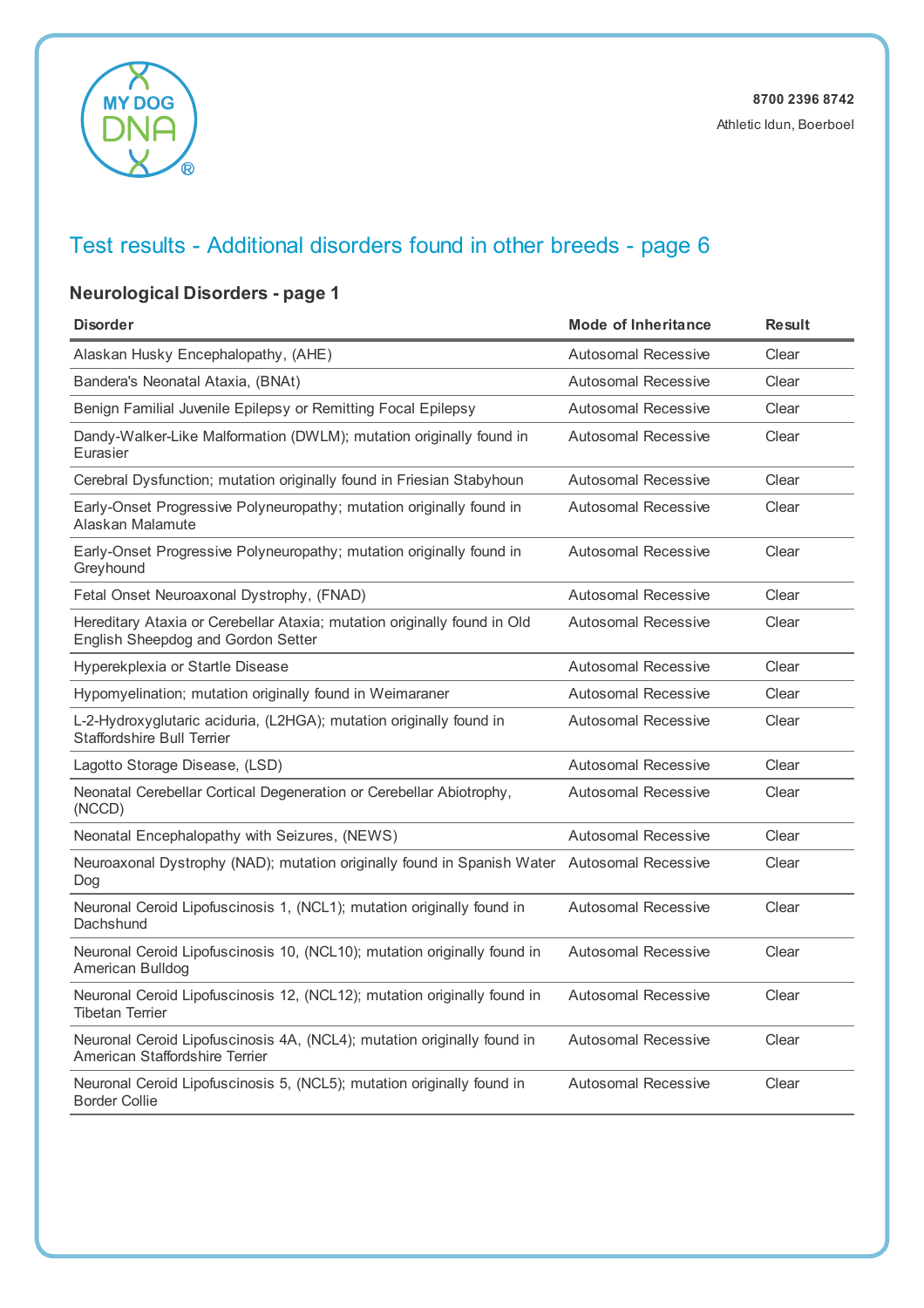

### **Neurological Disorders - page 2**

| <b>Disorder</b>                                                                                                     | Mode of Inheritance       | <b>Result</b> |
|---------------------------------------------------------------------------------------------------------------------|---------------------------|---------------|
| Neuronal Ceroid Lipofuscinosis 8, (NCL8); mutation originally found in<br>Alpienländische Dachsbracke (2 mutations) | Autosomal Recessive       | Clear         |
| Neuronal Ceroid Lipofuscinosis, (NCL7); mutation originally found in<br>Chinese Crested Dog and Chihuahua           | Autosomal Recessive       | Clear         |
| Progressive Early-Onset Cerebellar Ataxia; mutation originally found in<br>Finnish Hound                            | Autosomal Recessive       | Clear         |
| Spinal Dysraphism                                                                                                   | Autosomal Recessive       | Clear         |
| Spinocerebellar Ataxia with Myokymia and/or Seizures (SCA)                                                          | Autosomal Recessive       | Clear         |
| Spinocerebellar Ataxia/ Late-Onset Ataxia (SCA, LOA)                                                                | Autosomal Recessive       | Clear         |
| X-Linked Tremors; mutation originally found in English Springer Spaniel                                             | <b>X-linked Recessive</b> | Clear         |

#### **Neuromuscular Disorders**

| <b>Disorder</b>                                                                                                    | Mode of Inheritance | <b>Result</b> |
|--------------------------------------------------------------------------------------------------------------------|---------------------|---------------|
| Congenital Myasthenic Syndrome (CMS); mutation originally found in<br>Labrador Retriever                           | Autosomal Recessive | Clear         |
| Congenital Myasthenic Syndrome, (CMS); mutation originally found in<br>Jack Russell Terrier                        | Autosomal Recessive | Clear         |
| Congenital Myasthenic Syndrome, (CMS); mutation originally found in Old Autosomal Recessive<br>Danish Pointing Dog |                     | Clear         |
| GM1 Gangliosidosis (3 mutations)                                                                                   | Autosomal Recessive | Clear         |
| GM2 Gangliosidosis, mutation originally found in Japanese Chin                                                     | Autosomal Recessive | Clear         |
| GM2 Gangliosidosis; mutation originally found in Toy Poodle                                                        | Autosomal Recessive | Clear         |
| Globoid Cell Leukodystrophy or Krabbe Disease, (GLD); mutation<br>originally found in Terriers                     | Autosomal Recessive | Clear         |
| Globoid Cell Leukodystrophy or Krabbe Disease, (GLD); mutation<br>originally found in Irish Setter                 | Autosomal Recessive | Clear         |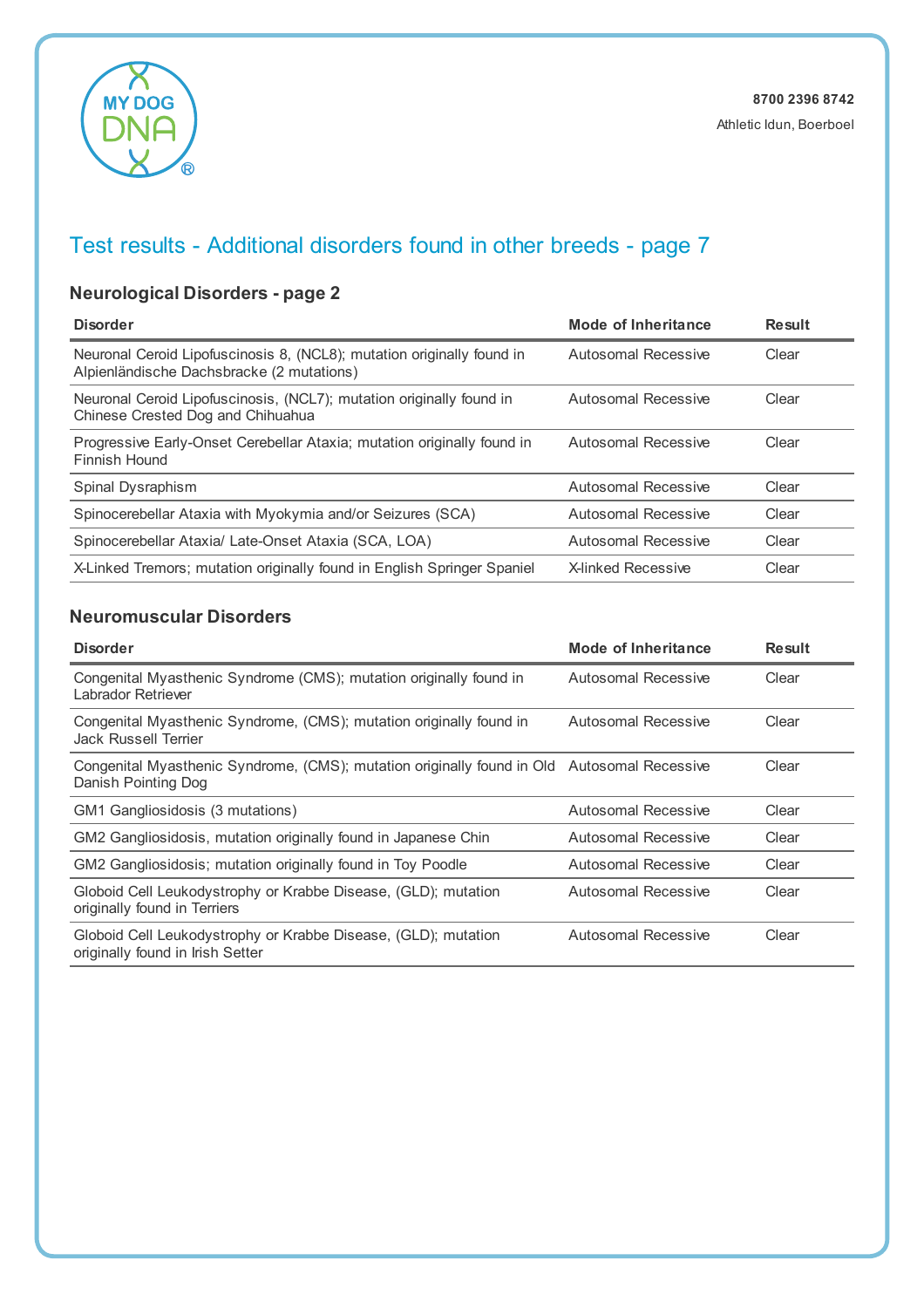

#### **Skeletal Disorders**

| <b>Disorder</b>                                                                                                                      | Mode of Inheritance                           | <b>Result</b> |
|--------------------------------------------------------------------------------------------------------------------------------------|-----------------------------------------------|---------------|
| Chondrodysplasia; mutation originally found in Norwegian Elkhound and<br>Karelian Bear Dog                                           | Autosomal Recessive                           | Clear         |
| Cleft Palate; Cleft Lip and Palate with Syndactyly; ADAMTS20 gene<br>mutation originally found in Nova Scotia Duck Tolling Retriever | Autosomal Recessive                           | Clear         |
| Cleft Palate; DLX6 gene mutation originally found in Nova Scotia Duck<br><b>Tolling Retriever</b>                                    | Autosomal Recessive                           | Clear         |
| Craniomandibular Osteopathy, (CMO); mutation associated with terrier<br>breeds                                                       | Autosomal Dominant<br>(Incomplete Penetrance) | Clear         |
| Hereditary Vitamin D-Resistant Rickets, (HVDRR)                                                                                      | Autosomal Recessive                           | Clear         |
| Oculoskeletal Dysplasia 2 or Dwarfism-Retinal Dysplasia 2, (OSD2)                                                                    | Autosomal Recessive                           | Clear         |
| Osteochondrodysplasia; mutation originally found in Miniature Poodle                                                                 | Autosomal Recessive                           | Clear         |
| Osteogenesis Imperfecta, (OI); mutation originally found in Beagle                                                                   |                                               | Clear         |
| Osteogenesis Imperfecta, (OI); mutation originally found in Dachshund                                                                | Autosomal Recessive                           | Clear         |
| Skeletal Dysplasia 2, (SD2)                                                                                                          | Autosomal Recessive                           | Clear         |
| Spondylocostal Dysostosis                                                                                                            | Autosomal Recessive                           | Clear         |
| Van den Ende-Gupta Syndrome, (VDEGS)                                                                                                 | Autosomal Recessive                           | Clear         |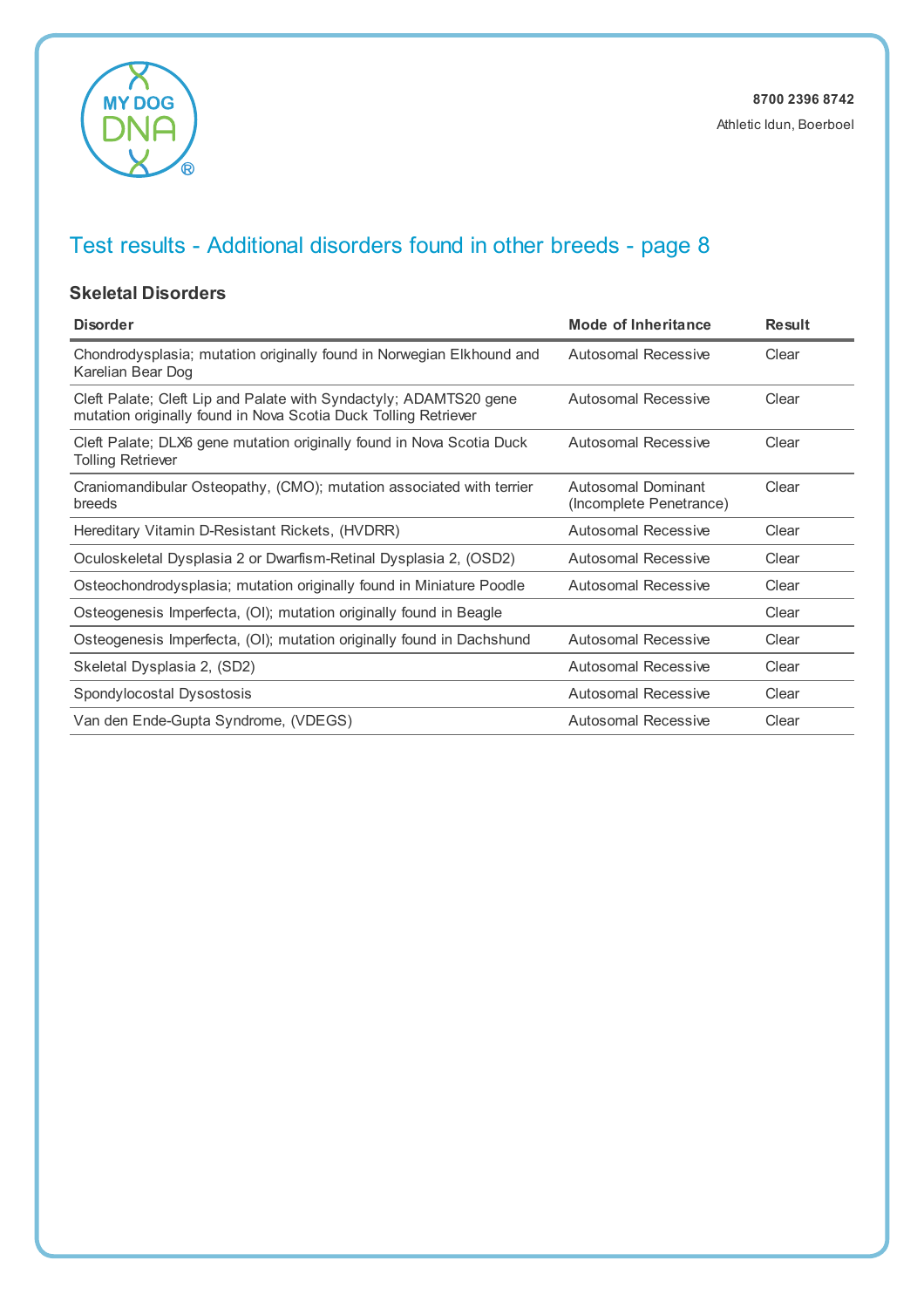

#### **Dermal Disorders**

| <b>Disorder</b>                                                                                               | Mode of Inheritance        | <b>Result</b> |
|---------------------------------------------------------------------------------------------------------------|----------------------------|---------------|
| Dystrophic Epidermolysis Bullosa; mutation originally found in Golden<br>Retriever                            | <b>Autosomal Recessive</b> | Clear         |
| Dystrophic Epidermolysis Bullosa; mutation originally found in Central<br>Asian Ovcharka                      | Autosomal Recessive        | Clear         |
| Epidermolytic Hyperkeratosis                                                                                  | <b>Autosomal Recessive</b> | Clear         |
| Focal Non-Epidermolytic Palmoplantar Keratoderma, (FNEPPK); mutation<br>originally found in Dogue de Bordeaux |                            | Clear         |
| Hereditary Footpad Hyperkeratosis, (HFH)                                                                      | <b>Autosomal Recessive</b> | Clear         |
| Golden Retriever Ichthyosis                                                                                   | Autosomal Recessive        | Clear         |
| Ichthyosis; mutation originally found in Great Dane                                                           | Autosomal Recessive        | Clear         |
| Lamellar Ichthyosis, (LI)                                                                                     | Autosomal Recessive        | Clear         |
| Ligneous Membranitis                                                                                          | Autosomal Recessive        | Clear         |
| Musladin-Lueke syndrome, (MLS)                                                                                | Autosomal Recessive        | Clear         |
| X-Linked Ectodermal Dysplasia, (XHED)                                                                         | <b>X-linked Recessive</b>  | Clear         |

### **Pharmacogenetics**

| <b>Disorder</b>                 | Mode of Inheritance | Result |
|---------------------------------|---------------------|--------|
| Malignant Hyperthermia (MH)     | Autosomal Dominant  | Clear  |
| Multi-Drug Resistance 1, (MDR1) | Autosomal Dominant  | Clear  |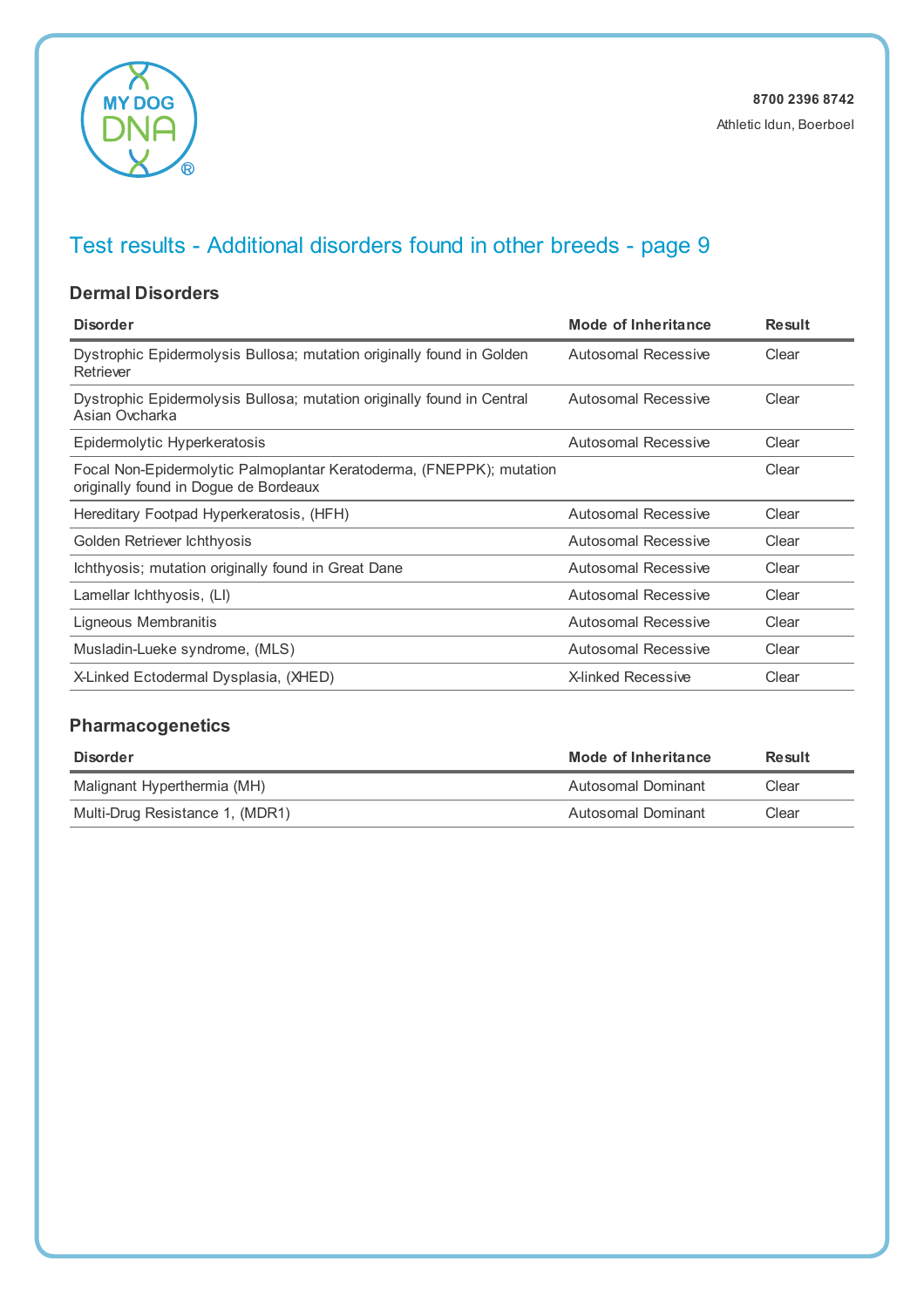

#### **Other Disorders**

| <b>Disorder</b>                                                                                                     | Mode of Inheritance | <b>Result</b> |
|---------------------------------------------------------------------------------------------------------------------|---------------------|---------------|
| Amelogenesis Imperfecta, (AI)                                                                                       | Autosomal Recessive | Clear         |
| Congenital Keratoconjunctivitis Sicca and Ichthyosiform Dermatosis,<br>(CKCSID)                                     | Autosomal Recessive | Clear         |
| Dental Hypomineralisation; mutation originally found in Border Collie                                               | Autosomal Recessive | Clear         |
| Narcolepsy (3 mutations)                                                                                            | Autosomal Recessive | Clear         |
| Persistent Müllerian Duct Syndrome, (PMDS); mutation originally found in Autosomal Recessive<br>Miniature Schnauzer |                     | Clear         |
| Primary Ciliary Dyskinesia, (PCD)                                                                                   | Autosomal Recessive | Clear         |